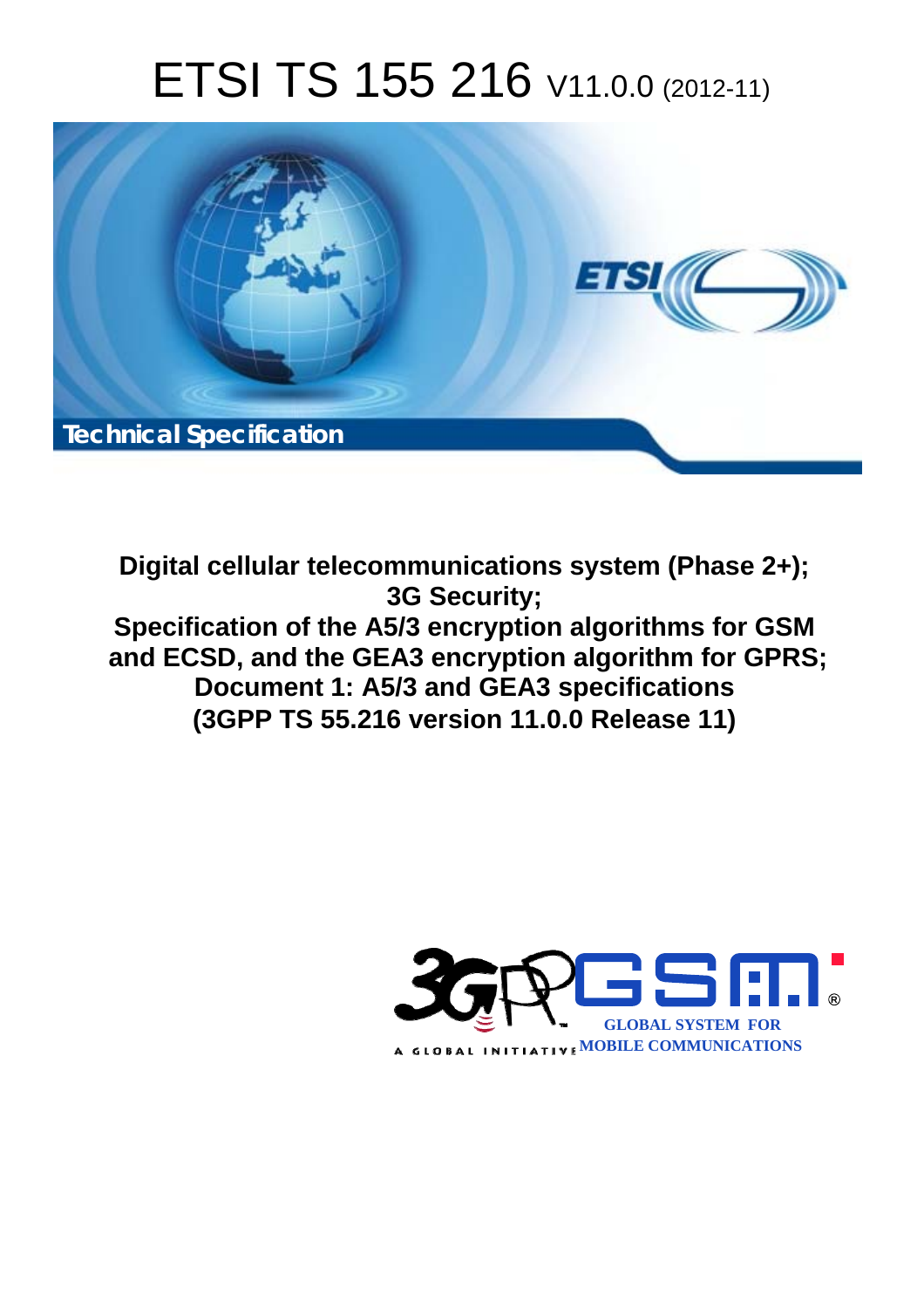Reference RTS/TSGS-0355216vb00

> Keywords GSM,SECURITY

#### *ETSI*

#### 650 Route des Lucioles F-06921 Sophia Antipolis Cedex - FRANCE

Tel.: +33 4 92 94 42 00 Fax: +33 4 93 65 47 16

Siret N° 348 623 562 00017 - NAF 742 C Association à but non lucratif enregistrée à la Sous-Préfecture de Grasse (06) N° 7803/88

#### *Important notice*

Individual copies of the present document can be downloaded from: [http://www.etsi.org](http://www.etsi.org/)

The present document may be made available in more than one electronic version or in print. In any case of existing or perceived difference in contents between such versions, the reference version is the Portable Document Format (PDF). In case of dispute, the reference shall be the printing on ETSI printers of the PDF version kept on a specific network drive within ETSI Secretariat.

Users of the present document should be aware that the document may be subject to revision or change of status. Information on the current status of this and other ETSI documents is available at <http://portal.etsi.org/tb/status/status.asp>

If you find errors in the present document, please send your comment to one of the following services: [http://portal.etsi.org/chaircor/ETSI\\_support.asp](http://portal.etsi.org/chaircor/ETSI_support.asp)

#### *Copyright Notification*

No part may be reproduced except as authorized by written permission. The copyright and the foregoing restriction extend to reproduction in all media.

> © European Telecommunications Standards Institute 2012. All rights reserved.

DECT<sup>™</sup>, PLUGTESTS<sup>™</sup>, UMTS<sup>™</sup> and the ETSI logo are Trade Marks of ETSI registered for the benefit of its Members. **3GPP**TM and **LTE**™ are Trade Marks of ETSI registered for the benefit of its Members and of the 3GPP Organizational Partners.

**GSM**® and the GSM logo are Trade Marks registered and owned by the GSM Association.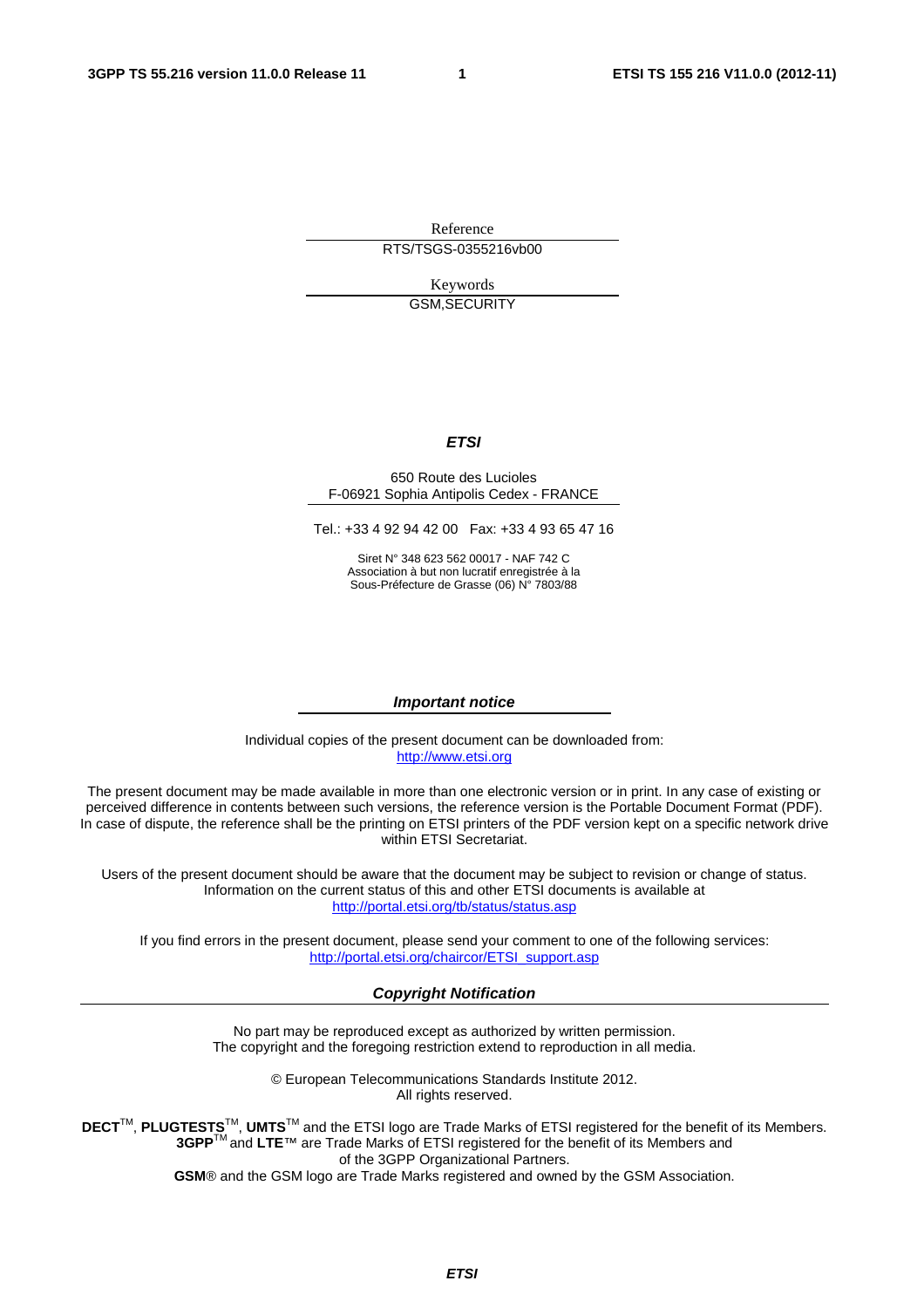## Intellectual Property Rights

IPRs essential or potentially essential to the present document may have been declared to ETSI. The information pertaining to these essential IPRs, if any, is publicly available for **ETSI members and non-members**, and can be found in ETSI SR 000 314: *"Intellectual Property Rights (IPRs); Essential, or potentially Essential, IPRs notified to ETSI in respect of ETSI standards"*, which is available from the ETSI Secretariat. Latest updates are available on the ETSI Web server [\(http://ipr.etsi.org](http://webapp.etsi.org/IPR/home.asp)).

Pursuant to the ETSI IPR Policy, no investigation, including IPR searches, has been carried out by ETSI. No guarantee can be given as to the existence of other IPRs not referenced in ETSI SR 000 314 (or the updates on the ETSI Web server) which are, or may be, or may become, essential to the present document.

## Foreword

This Technical Specification (TS) has been produced by ETSI 3rd Generation Partnership Project (3GPP).

The present document may refer to technical specifications or reports using their 3GPP identities, UMTS identities or GSM identities. These should be interpreted as being references to the corresponding ETSI deliverables.

The cross reference between GSM, UMTS, 3GPP and ETSI identities can be found under <http://webapp.etsi.org/key/queryform.asp>.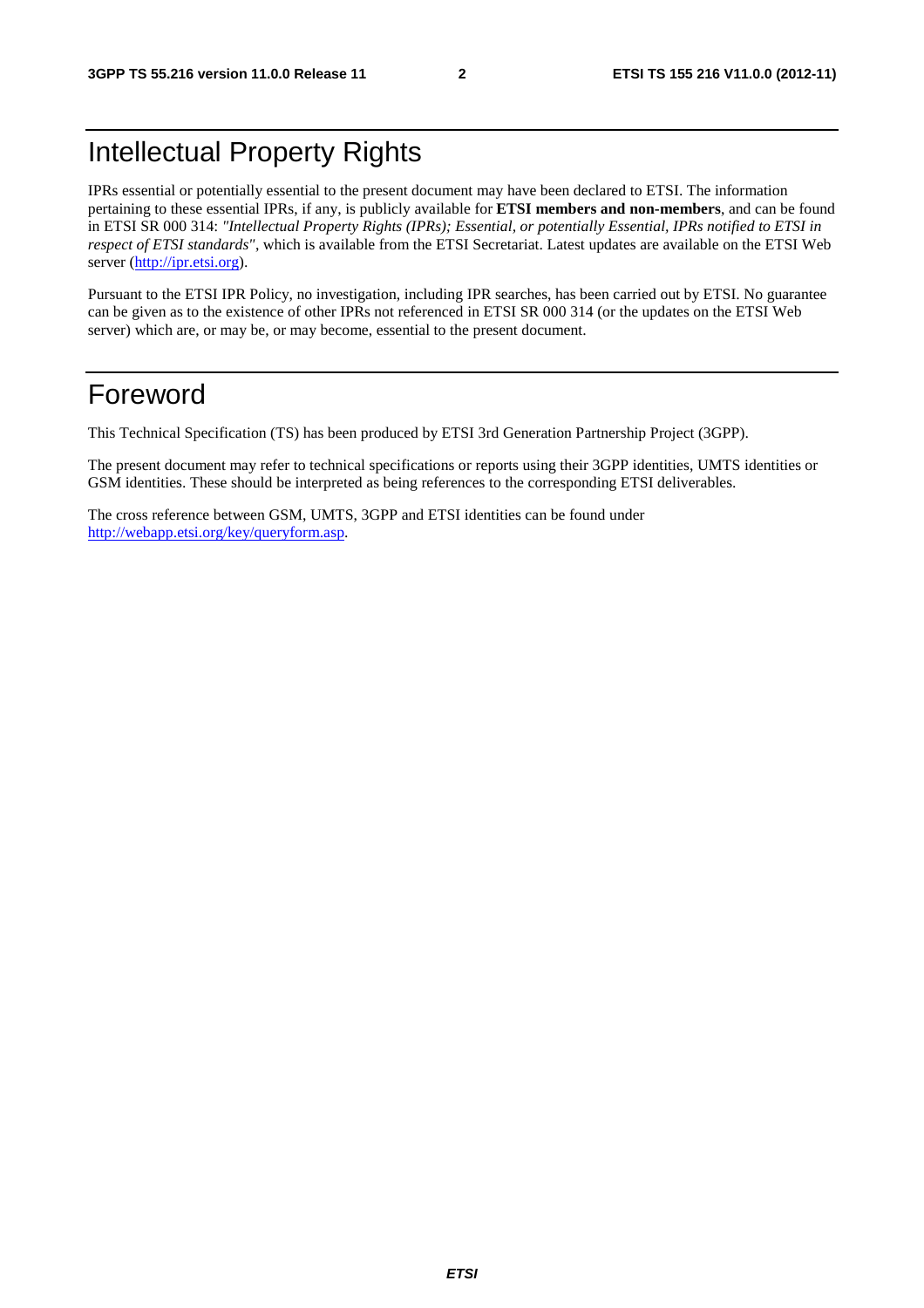$\mathbf{3}$ 

# Contents

| 0B             |  |  |  |  |  |  |
|----------------|--|--|--|--|--|--|
| OB.1           |  |  |  |  |  |  |
| OB.2           |  |  |  |  |  |  |
| OB.3           |  |  |  |  |  |  |
| 0 <sup>C</sup> |  |  |  |  |  |  |
|                |  |  |  |  |  |  |
|                |  |  |  |  |  |  |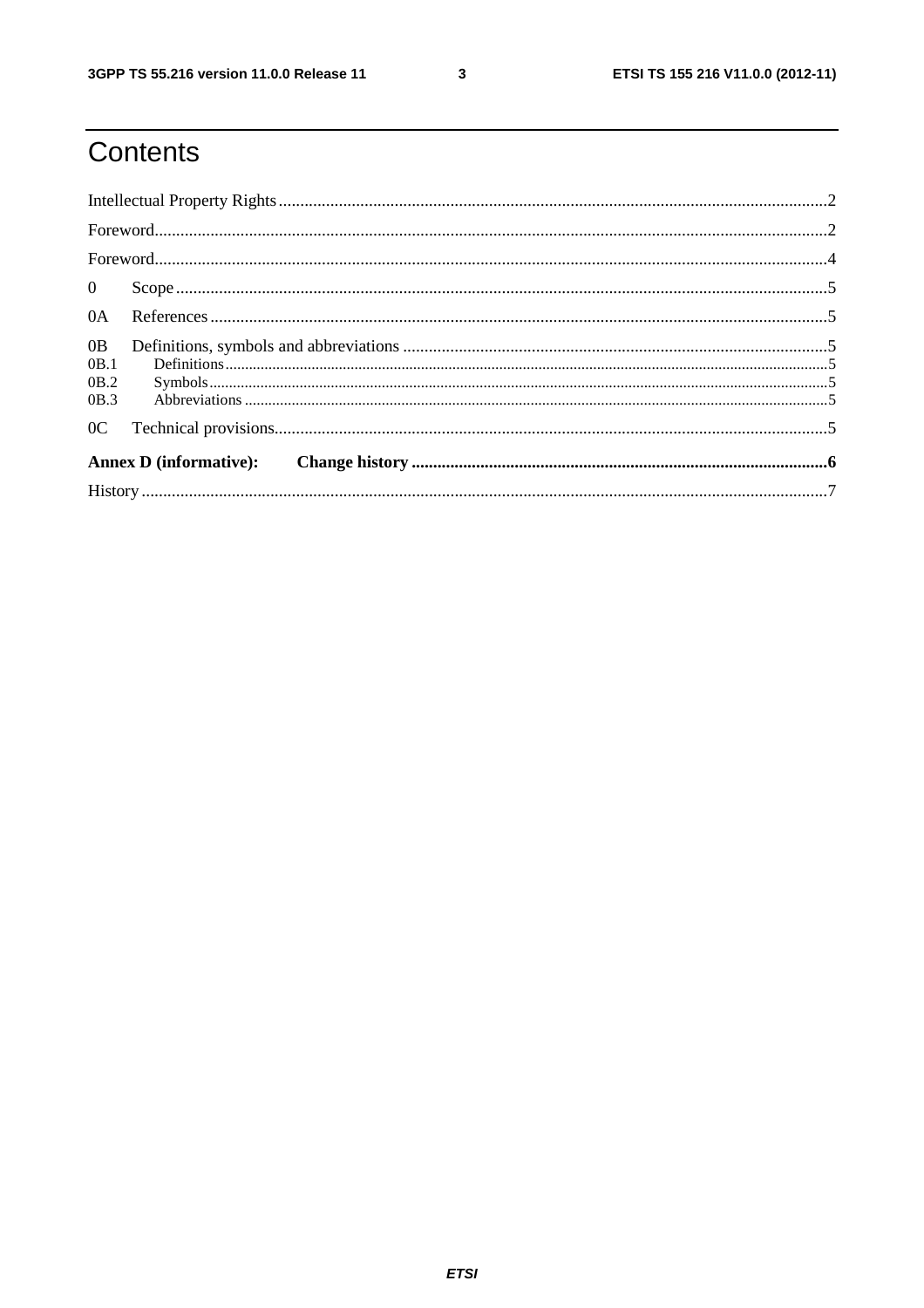## Foreword

This Technical Specification has been produced by the 3<sup>rd</sup> Generation Partnership Project (3GPP).

The contents of the present document are subject to continuing work within the TSG and may change following formal TSG approval. Should the TSG modify the contents of the present document, it will be re-released by the TSG with an identifying change of release date and an increase in version number as follows:

Version x.y.z

where:

- x the first digit:
	- 1 presented to TSG for information;
	- 2 presented to TSG for approval;
	- 3 or greater indicates TSG approved document under change control.
- y the second digit is incremented for all changes of substance, i.e. technical enhancements, corrections, updates, etc.
- z the third digit is incremented when editorial only changes have been incorporated in the document.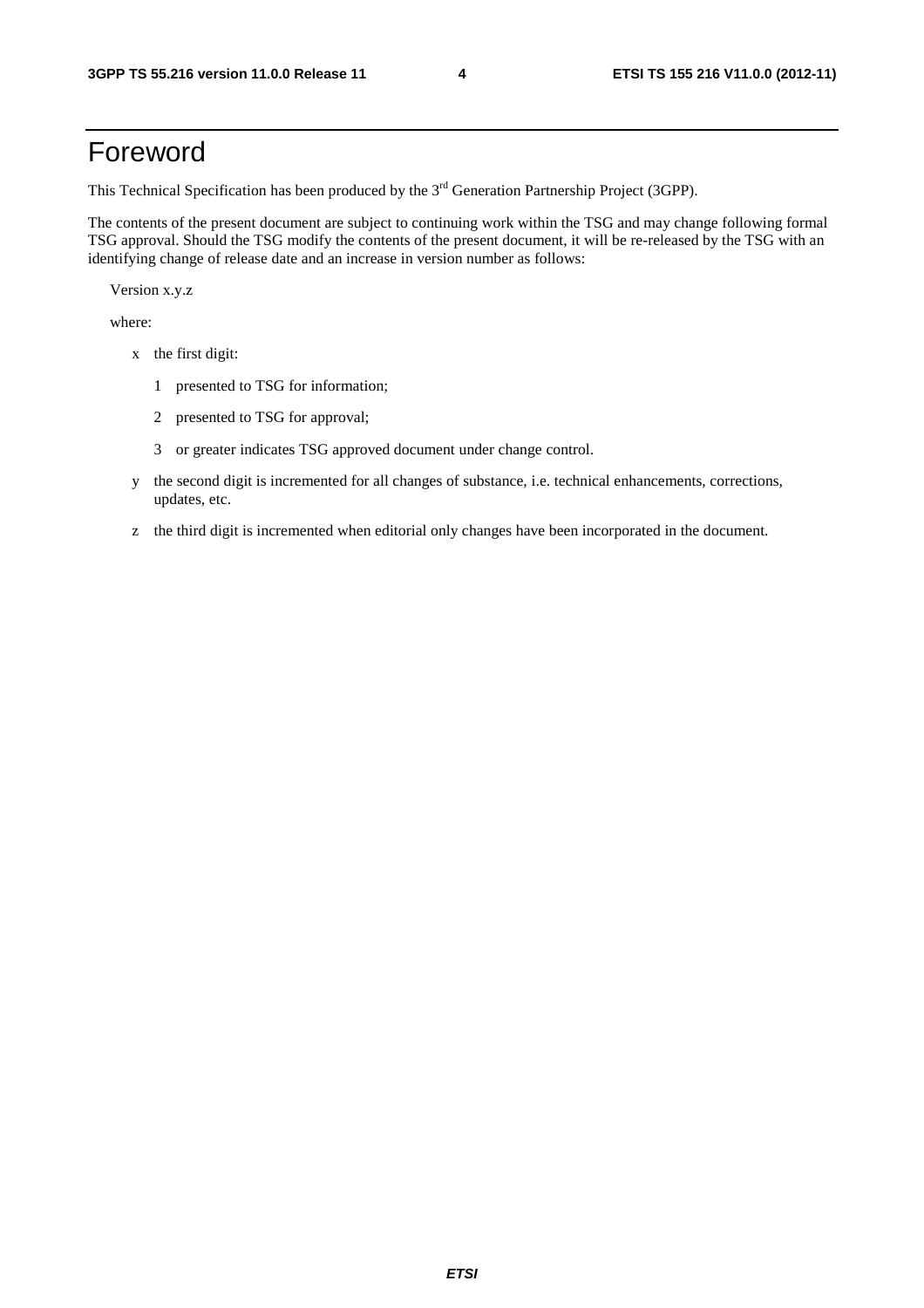#### 0 Scope

The present document specifies the A5/3 and GEA3 specification.

## 0A References

The following documents contain provisions which, through reference in this text, constitute provisions of the present document.

- References are either specific (identified by date of publication, edition number, version number, etc.) or non-specific.
- For a specific reference, subsequent revisions do not apply.
- For a non-specific reference, the latest version applies. In the case of a reference to a 3GPP document (including a GSM document), a non-specific reference implicitly refers to the latest version of that document *in the same Release as the present document*.
- [1] 3GPP TR 21.905: "Vocabulary for 3GPP Specifications".
- [2] 3GPP Task Force Specification: "Specification of the A5/3 encryption algorithms for GSM and ECSD, and the GEA3 encryption algorithm for GPRS; Document 1: A5/3 and GEA3 specification" version 1.1, 2002-05-30
- Note: Reference [2] is available via<http://portal.etsi.org/dvbandca/home.asp> and is subject to licensing conditions described at this site.

## 0B Definitions, symbols and abbreviations

#### 0B.1 Definitions

For the purposes of the present document, the terms and definitions given in TR 21.905 [1] and in the 3GPP Task Force Specification [2] apply. A term defined in the latter document takes precedence over the definition of the same term, if any, in TR 21.905 [1].

#### 0B.2 Symbols

For the purposes of the present document, the symbols defined in the 3GPP Task Force Specification [2] apply.

#### 0B.3 Abbreviations

For the purposes of the present document, the abbreviations given in TR 21.905 [2] and in the 3GPP Task Force Specification [2] apply. An abbreviation defined in the latter document takes precedence over the definition of the same abbreviation, if any, in TR 21.905 [1].

## 0C Technical provisions

The technical provisons of the current document are contained in the 3GPP Task Force Specification [2].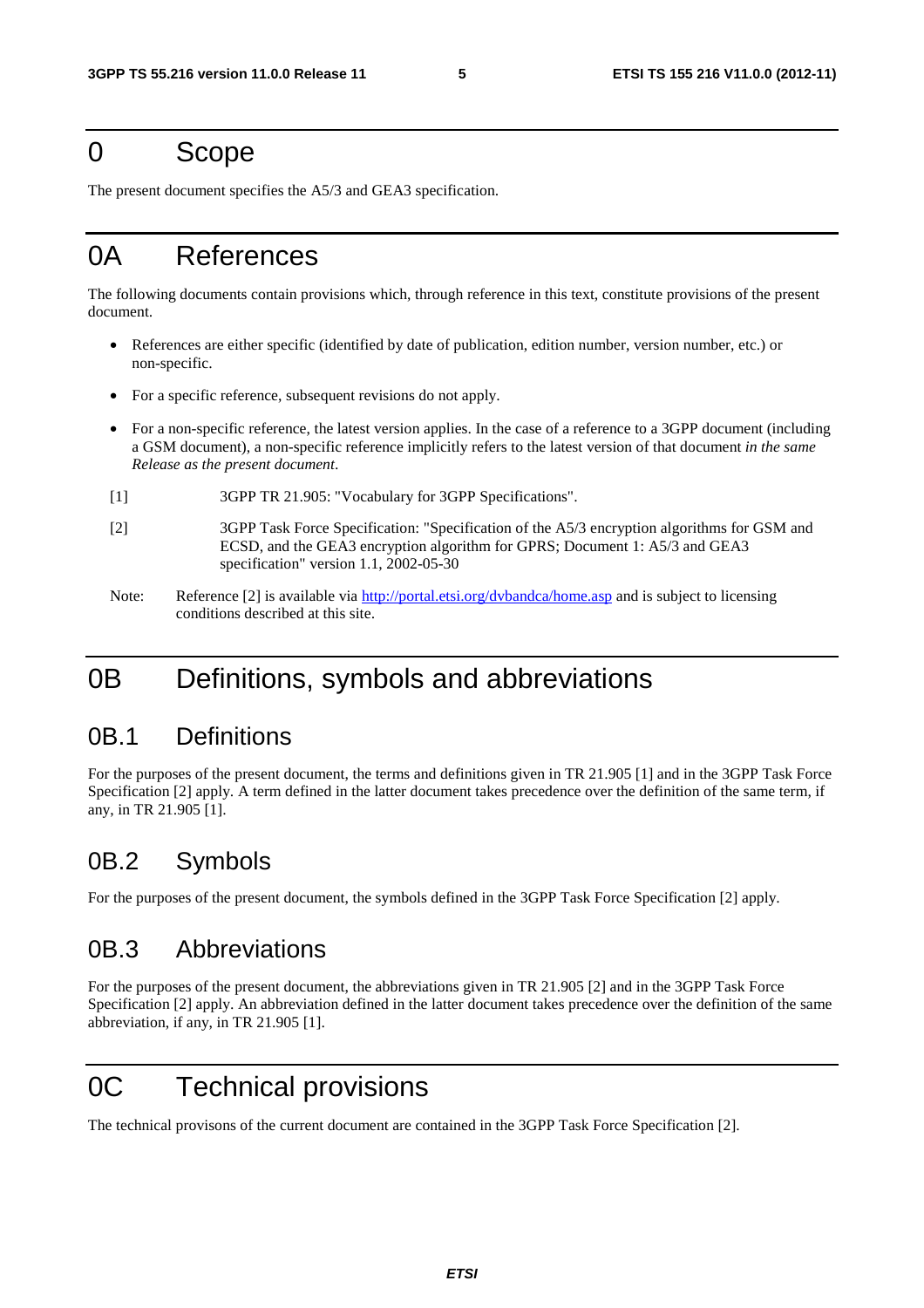# Annex D (informative): Change history

| <b>Change history</b> |              |                 |           |            |                                                               |            |             |  |  |
|-----------------------|--------------|-----------------|-----------|------------|---------------------------------------------------------------|------------|-------------|--|--|
| Date                  | TSG#         | <b>TSG Doc.</b> | <b>CR</b> | <b>Rev</b> | Subject/Comment                                               | <b>Old</b> | <b>New</b>  |  |  |
| 2002-05               |              |                 |           |            | <b>ETSI SAGE first publication</b>                            |            | <b>SAGE</b> |  |  |
|                       |              |                 |           |            |                                                               |            | V1.0        |  |  |
| 2002-07               |              |                 |           |            | Agreed at SA WG3 #24 for presentation to TSG SA #17 for       | SAGE       | 1.0.0       |  |  |
|                       |              |                 |           |            | approval. Converted into 3GPP TS format as TS 55.216          | V1.0       |             |  |  |
|                       |              |                 |           |            | (Technically equivalent to SAGE V1.0)                         |            |             |  |  |
| 2002-09               | <b>SP-17</b> | SP-020506       |           |            | Approved for Release 6 - version 6.0.0                        | 1.0.0      | 6.0.0       |  |  |
| 2002-12               | SP-18        | SP-020721 001   |           |            | EGPRS algoritm                                                | 6.0.0      | 6.1.0       |  |  |
| 2003-09               | SP-19        | SP-030490 002   |           |            | Clarification on the usage of the Key length                  | 6.1.0      | 6.2.0       |  |  |
| 2007-12               | SP-38        | SP-070776 003   |           |            | Conversion to pointer to export controlled document           | 6.2.0      | 7.1.0       |  |  |
|                       |              |                 |           |            | Version 7.0.0 is a "readme" file placeholder with no<br>Note: |            |             |  |  |
|                       |              |                 |           |            | technical content.                                            |            |             |  |  |
| 2008-12               | SP-42        |                 |           |            | Ugrade to Release 8                                           | 7.1.0      | 8.0.0       |  |  |
| 2009-12               |              |                 |           |            | Update to Rel-9 version (MCC)                                 | 8.0.0      | 9.0.0       |  |  |
| 2011-03               |              |                 |           |            | Update to Rel-10 version (MCC)                                | 9.0.0      | 10.0.0      |  |  |
| 2012-09               |              |                 |           |            | Update to Rel-11 version (MCC)                                | 10.0.0     | 11.0.0      |  |  |